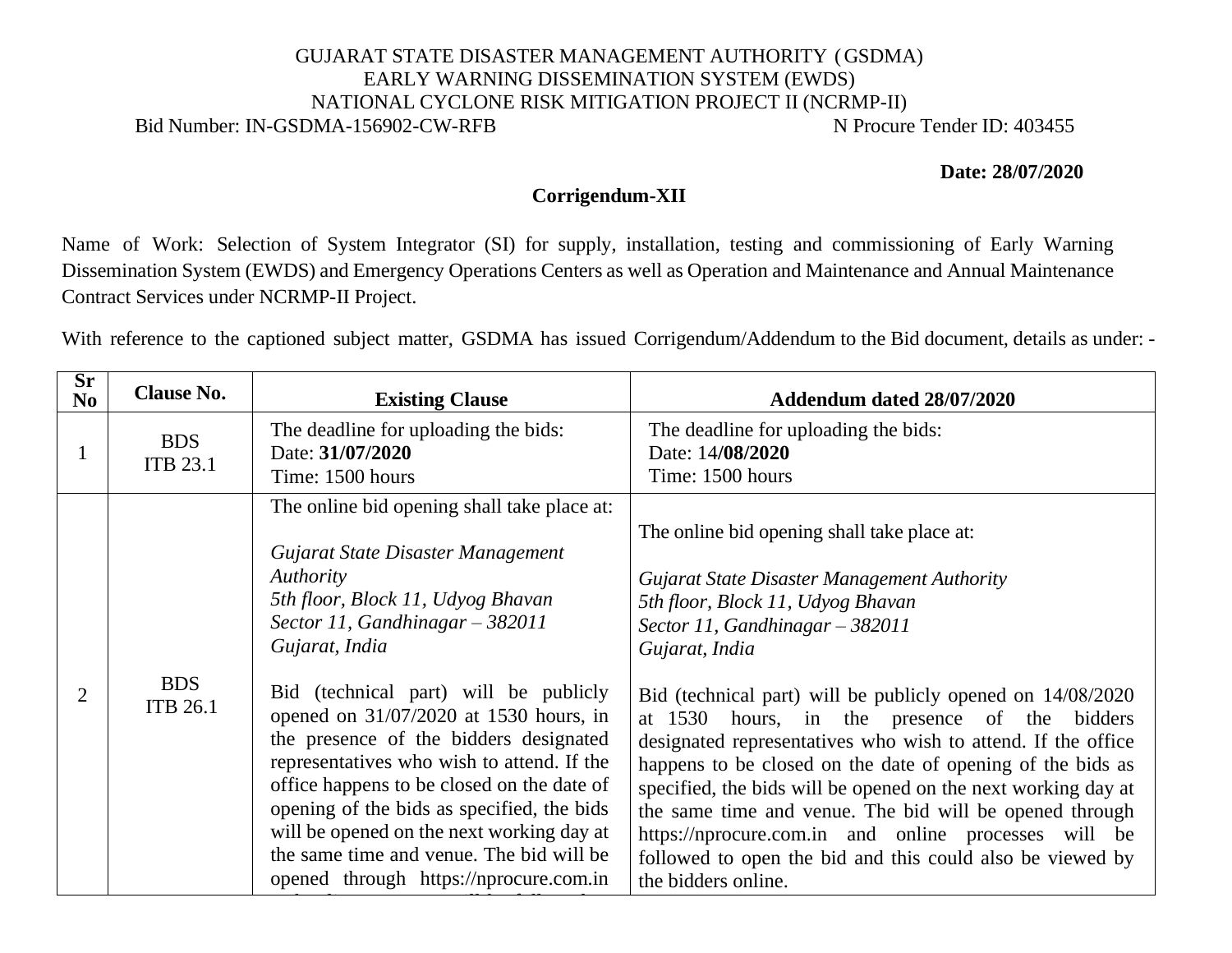| Sr<br>N <sub>0</sub> | <b>Clause No.</b>                            | <b>Existing Clause</b>                                                                                                                                                                                                                                                                                                                                                                                    | Addendum dated 28/07/2020                                                                                                                                                                                                                                                                                                                                                                              |
|----------------------|----------------------------------------------|-----------------------------------------------------------------------------------------------------------------------------------------------------------------------------------------------------------------------------------------------------------------------------------------------------------------------------------------------------------------------------------------------------------|--------------------------------------------------------------------------------------------------------------------------------------------------------------------------------------------------------------------------------------------------------------------------------------------------------------------------------------------------------------------------------------------------------|
| 3                    | $IFB - E-$<br>procurement<br>Notice point 9  | The bidders are required to submit<br>documents listed below, with Miss. Ekta<br>Thaman, Deputy Director, Gujarat State<br>Disaster Management Authority, 5th<br>Floor, Block 11, Udyog Bhavan, Sector<br>11, Gandhinagar-382011 before the bid<br>submission deadline, either by registered<br>post/speed post only, failing which the<br>bids will be declared nonresponsive and<br>will not be opened. | The bidders are required to submit documents listed below,<br>with Mr. Saurabh Kumar Singh, Deputy Director, Gujarat<br>State Disaster Management Authority, 5th Floor, Block 11,<br>Udyog Bhavan, Sector 11, Gandhinagar-382011 before the bid<br>submission deadline, either by registered post/speed post only,<br>failing which the bids will be declared nonresponsive and will<br>not be opened. |
| 4                    | $IFB - E-$<br>procurement<br>Notice point 13 | The address for communication is as under:<br>Miss. Ekta Thaman,<br>Deputy Director<br>Gujarat State Disaster Management Authority<br>(GSDMA)<br>5th floor, Block 11, Udyog Bhavan,<br>Sector 11, Gandhinagar $-382011$<br>Gujarat, India<br>Phone: 079 23259279<br>Email: ektathaman.gsdma@gmail.com<br>Website: www.gsdma.org                                                                           | The address for communication for is as under:<br>Mr. Saurabh Kumar Singh,<br>Deputy Director<br>Gujarat State Disaster Management Authority (GSDMA)<br>5th floor, Block 11, Udyog Bhavan,<br>Sector 11, Gandhinagar - 382011<br>Gujarat, India<br>Phone: 079 23259279<br>Email: sks.gsdma@gmail.com, ceo@gsdma.org<br>Website: www.gsdma.org                                                          |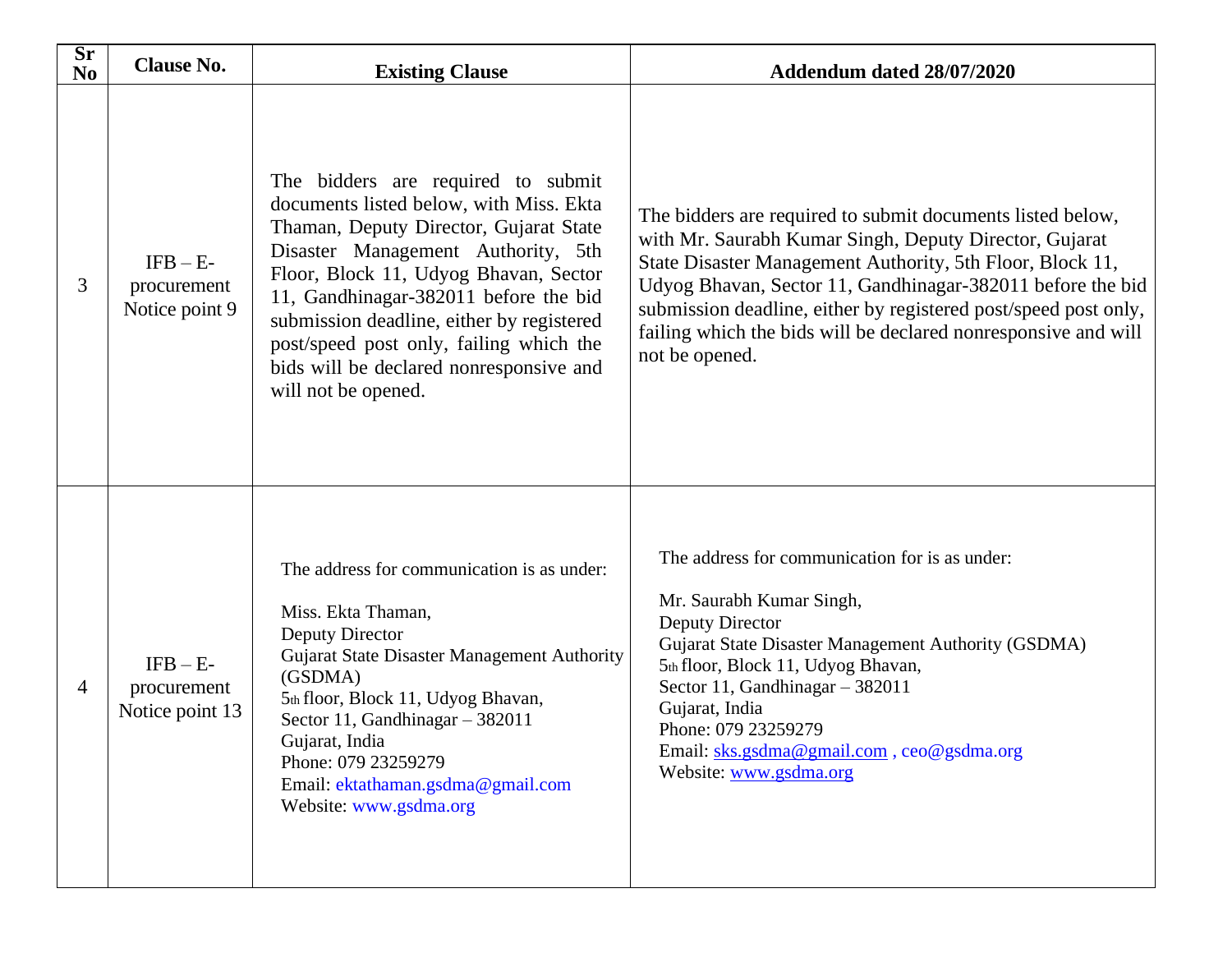| Sr<br>N <sub>o</sub> | <b>Clause No.</b><br><b>Existing Clause</b> |                                                                                                                                                                                                                                                                                                                                                                                                                                                                                                                   | Addendum dated 28/07/2020                                                                                                                                                                                                                                                                                                                                                                                                                                                                                   |  |
|----------------------|---------------------------------------------|-------------------------------------------------------------------------------------------------------------------------------------------------------------------------------------------------------------------------------------------------------------------------------------------------------------------------------------------------------------------------------------------------------------------------------------------------------------------------------------------------------------------|-------------------------------------------------------------------------------------------------------------------------------------------------------------------------------------------------------------------------------------------------------------------------------------------------------------------------------------------------------------------------------------------------------------------------------------------------------------------------------------------------------------|--|
| 5                    | <b>ITB</b> 7.1                              | Electronic – Procurement System<br>The Employer shall use the following<br>electronic-procurement system to manage this<br><b>Bidding process:</b><br>www.nprocure.com<br>Requests for clarification should be received<br>by the Employer no later than 14 days<br>prior to deadline for submission of bids. The<br>Queries should be emailed to<br>ektathaman.gsdma@gmail.com. The<br>Employer will also upload its response on<br>the Employer's website i.e. www.gsdma.org<br>without identifying the source. | Electronic – Procurement System<br>The Employer shall use the following electronic-procurement<br>system to manage this Bidding process:<br>www.nprocure.com Requests for clarification should be<br>received by the Employer no later than 14 days prior to<br>deadline for submission of bids. The Queries should be<br>emailed to sks.gsdma@gmail.com cc to ceo@gsdma.org. The<br>Employer will also upload its response on the Employer's<br>website i.e. www.gsdma.org without identifying the source. |  |
| 6                    | <b>ITB 21.1</b>                             | Miss. Ekta Thaman, Deputy Director<br>Gujarat State Disaster Management Authority<br>5th floor, Block 11, Udyog Bhavan<br>Sector 11, Gandhinagar - 382011<br>Gujarat, India                                                                                                                                                                                                                                                                                                                                       | Change in Address for Post:<br>Mr. Saurabh Kumar Singh, Deputy Director<br><b>Gujarat State Disaster Management Authority</b><br>5th floor, Block 11, Udyog Bhavan<br>Sector 11, Gandhinagar $-382011$<br>Gujarat, India                                                                                                                                                                                                                                                                                    |  |